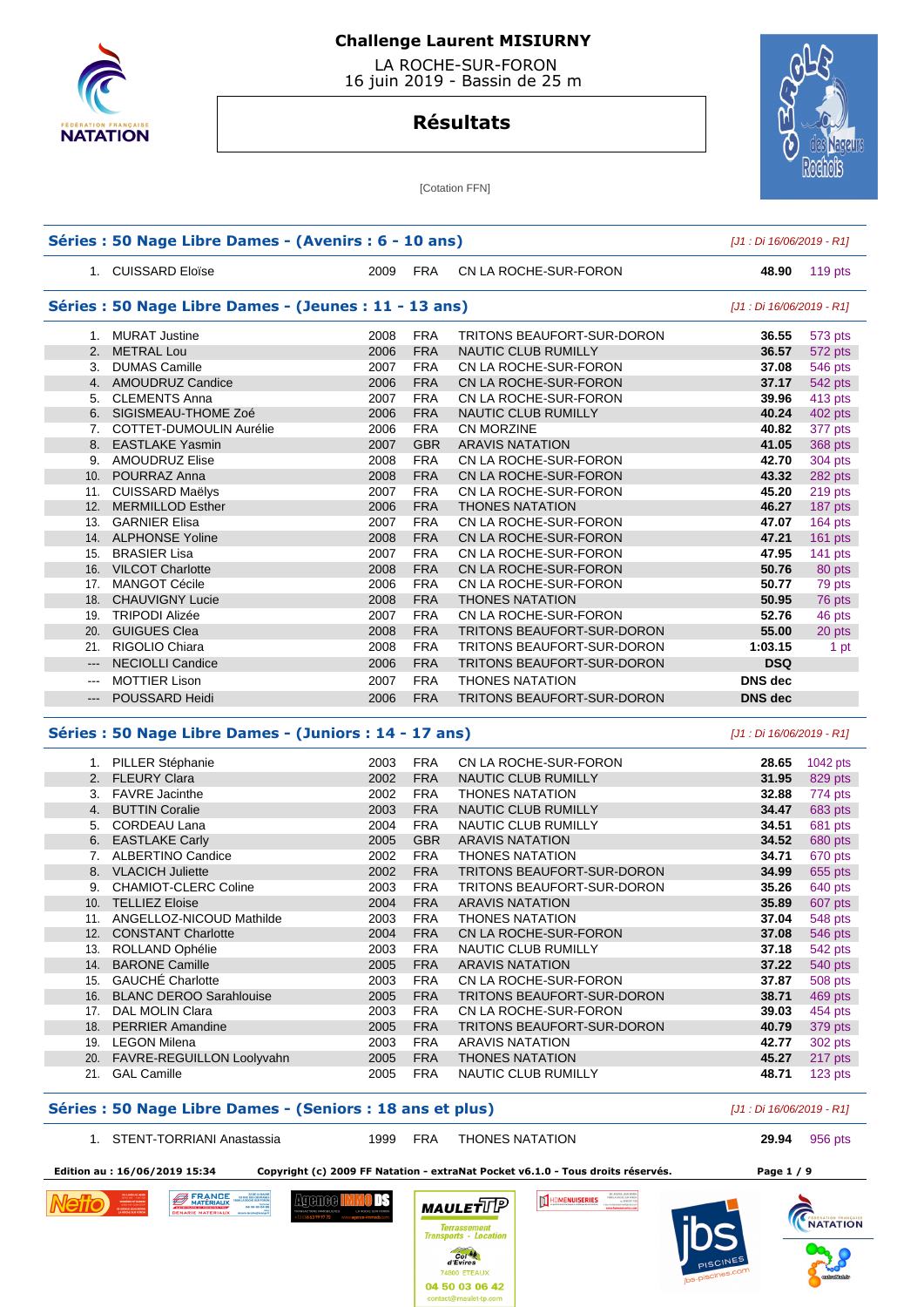

## **Challenge Laurent MISIURNY LA ROCHE-SUR-FORON**

 **16 juin 2019 - Bassin de 25 m** 

# **Résultats**



#### **(Suite) Séries : 50 Nage Libre Dames - (Seniors : 18 ans et plus) [J1 : Di 16/06/2019 - R1]**

| 2. LEFEVRE Maylis  | 1999 | <b>FRA</b> | THONES NATATION        | 33.25   | 752 pts       |
|--------------------|------|------------|------------------------|---------|---------------|
| 3. SAVA Angelina   | 1997 | <b>FRA</b> | CN LA ROCHE-SUR-FORON  |         | 42.92 296 pts |
| --- MOURIER Noémie | 1997 | <b>FRA</b> | <b>THONES NATATION</b> | DNS dec |               |

#### **Séries : 50 Nage Libre Messieurs - (Avenirs : 6 - 11 ans)** [J1 : Di 16/06/2019 - R1]

|     | CHICOUARD Hugo         | 2008 | <b>FRA</b> | <b>THONES NATATION</b>            | 41.59   | 256 pts         |
|-----|------------------------|------|------------|-----------------------------------|---------|-----------------|
|     | 2. MOLLIERE Evann      | 2008 | <b>FRA</b> | <b>TRITONS BEAUFORT-SUR-DORON</b> | 42.08   | 240 pts         |
|     | <b>LOWMAN David</b>    | 2008 | <b>FRA</b> | CN LA ROCHE-SUR-FORON             | 43.84   | 187 pts         |
|     | 4. JOSSELIN Victor     | 2008 | <b>FRA</b> | CN LA ROCHE-SUR-FORON             | 43.91   | $185$ pts       |
|     | 5. BUILDER Simmy       | 2009 | <b>GBR</b> | <b>ARAVIS NATATION</b>            | 44.01   | 182 pts         |
|     | 6. BENAYAD Nadyr       | 2008 | <b>FRA</b> | NAUTIC CLUB RUMILLY               | 45.25   | 149 pts         |
|     | <b>ELDER Maxwell</b>   | 2009 | <b>GBR</b> | <b>ARAVIS NATATION</b>            | 45.64   | 139 pts         |
|     | 8. THOIRAIN Lilian     | 2008 | <b>FRA</b> | <b>TRITONS BEAUFORT-SUR-DORON</b> | 49.15   | 67 pts          |
| 9.  | <b>BRUGERE Florian</b> | 2008 | <b>FRA</b> | NAUTIC CLUB RUMILLY               | 51.00   | 39 pts          |
| 10. | <b>LEBRUN Camille</b>  | 2008 | <b>FRA</b> | <b>THONES NATATION</b>            | 1:02.93 | 1 <sub>pt</sub> |

#### **Séries : 50 Nage Libre Messieurs - (Jeunes : 12 - 14 ans)** [J1 : Di 16/06/2019 - R1]

|                | 1. LE MOULNIER Theophile      | 2005 | <b>FRA</b> | CN LA ROCHE-SUR-FORON             | 32.54          | 644 pts |
|----------------|-------------------------------|------|------------|-----------------------------------|----------------|---------|
|                | 2. CHANEL Cyril               | 2005 | <b>FRA</b> | <b>NAUTIC CLUB RUMILLY</b>        | 34.08          | 566 pts |
| 3.             | <b>ESPANA JIMENEZ Vincent</b> | 2005 | <b>FRA</b> | CN LA ROCHE-SUR-FORON             | 35.06          | 519 pts |
| 4 <sup>1</sup> | <b>HUDRY Valentin</b>         | 2006 | <b>FRA</b> | <b>ARAVIS NATATION</b>            | 35.15          | 514 pts |
| 5.             | MAISTRE Joseph                | 2005 | <b>FRA</b> | ARAVIS NATATION                   | 35.39          | 503 pts |
| 6.             | <b>DAL MOLIN Baptiste</b>     | 2005 | <b>FRA</b> | CN LA ROCHE-SUR-FORON             | 36.44          | 455 pts |
|                | <b>MOYNE PICARD Jules</b>     | 2006 | <b>FRA</b> | CN LA ROCHE-SUR-FORON             | 36.92          | 434 pts |
|                | 8. PICHON Antonin             | 2007 | <b>FRA</b> | CN LA ROCHE-SUR-FORON             | 37.07          | 428 pts |
| 9.             | <b>CHOMAT Leopold</b>         | 2006 | <b>FRA</b> | CN LA ROCHE-SUR-FORON             | 37.39          | 414 pts |
| 10.            | <b>GUIGUES Noa</b>            | 2006 | <b>FRA</b> | TRITONS BEAUFORT-SUR-DORON        | 37.64          | 404 pts |
| 11.            | <b>CHAMIOT-CLERC Baptiste</b> | 2006 | <b>FRA</b> | <b>TRITONS BEAUFORT-SUR-DORON</b> | 38.40          | 373 pts |
| 12.            | <b>MATHALY Sam</b>            | 2005 | <b>FRA</b> | <b>TRITONS BEAUFORT-SUR-DORON</b> | 38.90          | 353 pts |
| 13.            | <b>TISSOT Esteban</b>         | 2007 | <b>FRA</b> | <b>THONES NATATION</b>            | 44.44          | 170 pts |
| 14.            | <b>LAVERRIERE Théo</b>        | 2007 | <b>FRA</b> | CN LA ROCHE-SUR-FORON             | 45.34          | 147 pts |
| 15.            | <b>ZANOTTA Flavio</b>         | 2006 | <b>FRA</b> | <b>NAUTIC CLUB RUMILLY</b>        | 55.54          | 2 pts   |
| 16.            | <b>LAFOND Tom</b>             | 2006 | <b>FRA</b> | <b>NAUTIC CLUB RUMILLY</b>        | 1:01.91        | 1 pt    |
| $\cdots$       | <b>SVEJENTSEV Romain</b>      | 2007 | <b>FRA</b> | THONES NATATION                   | <b>DNS</b> dec |         |

#### **Séries : 50 Nage Libre Messieurs - (Juniors : 15 - 18 ans)** [J1 : Di 16/06/2019 - R1]

 1. LEBRUN Paul 2001 FRA CN LA ROCHE-SUR-FORON **26.82** 981 pts 2. BERNARD Mattéo 2004 FRA TRITONS BEAUFORT-SUR-DORON **26.90** 976 pts 3. COTTET-DUMOULIN Mathis 2001 FRA CN MORZINE **27.32** 949 pts 4. BEYLARD OZEROFF Matthieu 2003 FRA CN LA ROCHE-SUR-FORON **27.42** 942 pts 5. MICHELON Adrien 2001 FRA EVIAN SPORTS NATATION **27.96** 908 pts 6. BLANC-GARIN Louis 2002 FRA THONES NATATION **28.11** 899 pts 7. QUOEX Antoine 2001 FRA CN LA ROCHE-SUR-FORON **28.16** 896 pts 8. MOREAU Adrien 2002 FRA THONES NATATION **28.34** 885 pts 9. BARTHOD Matteo 2002 FRA CN LA ROCHE-SUR-FORON **28.59** 869 pts 10. MONET VIDONNE Roland 2003 FRA CN LA ROCHE-SUR-FORON **28.64** 866 pts 11. REBIERE Enzo 2002 FRA TRITONS BEAUFORT-SUR-DORON **29.64** 806 pts 12. MOREAU Edgar 2002 FRA THONES NATATION **29.74** 800 pts 13. MARULIER Etienne 2003 FRA EVIAN SPORTS NATATION **29.90** 791 pts 14. CHANEL Nathan 2002 FRA NAUTIC CLUB RUMILLY **30.06** 782 pts 15. PERRISSIN FABERT Marceau 2002 FRA ARAVIS NATATION **30.17** 775 pts 16. QUOEX Pierre 2004 FRA CN LA ROCHE-SUR-FORON **30.68** 746 pts 17. CHRISTIN Axel 2002 FRA THONES NATATION **30.70** 745 pts 18. MOTTIER Antonin 2003 FRA THONES NATATION **30.82** 738 pts 19. VEY Louis 2003 FRA NAUTIC CLUB RUMILLY **31.01** 728 pts

 **Edition au : 16/06/2019 15:34 Copyright (c) 2009 FF Natation - extraNat Pocket v6.1.0 - Tous droits réservés. Page 2 / 9** 

ITS









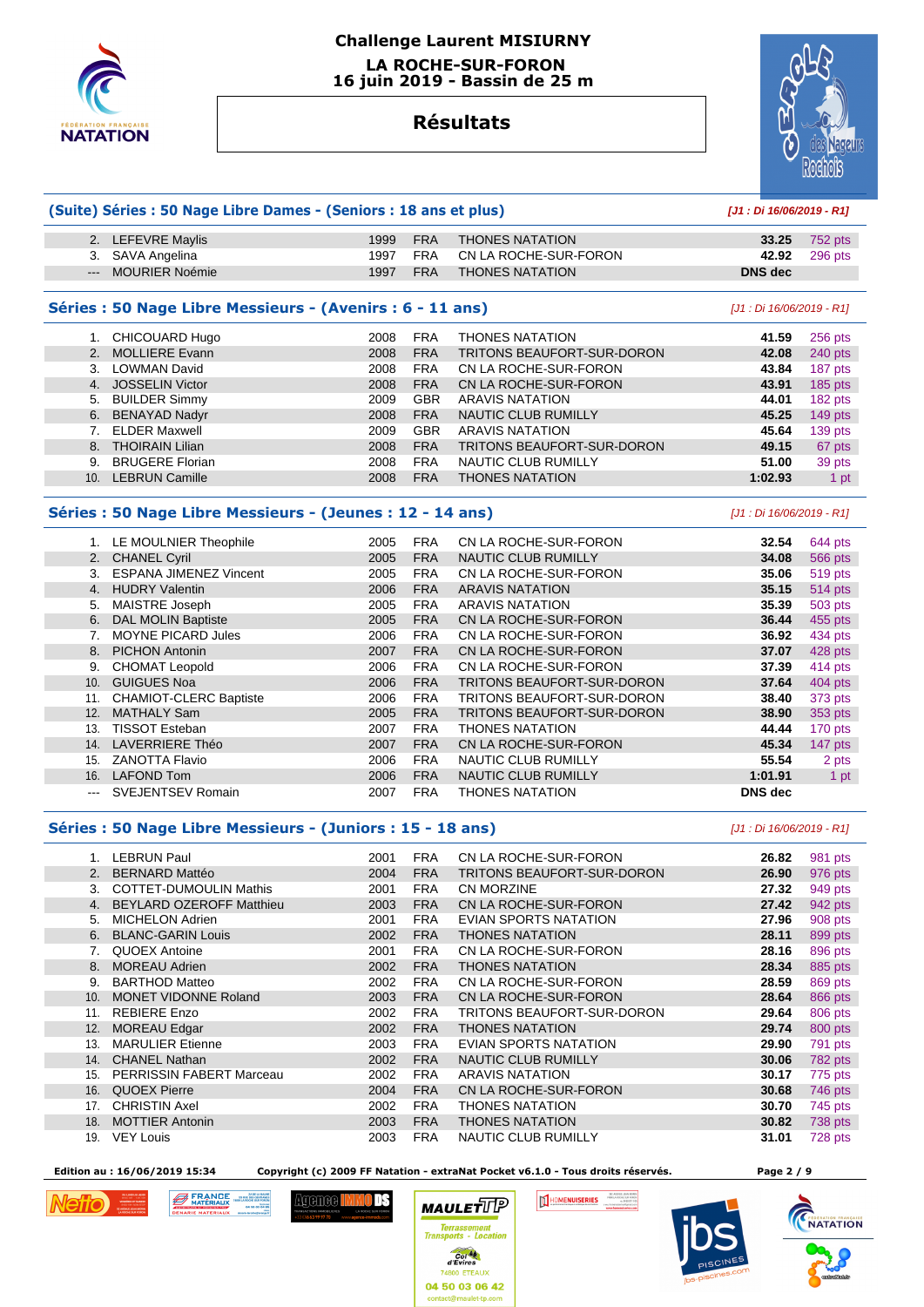

# **Challenge Laurent MISIURNY LA ROCHE-SUR-FORON**

 **16 juin 2019 - Bassin de 25 m** 

# **Résultats**



|                            | (Suite) Séries : 50 Nage Libre Messieurs - (Juniors : 15 - 18 ans) |                                  |                                   |                         |                            | [J1: Di 16/06/2019 - R1]  |                |
|----------------------------|--------------------------------------------------------------------|----------------------------------|-----------------------------------|-------------------------|----------------------------|---------------------------|----------------|
| 20.                        | <b>BUISSON Noah</b>                                                |                                  | 2002                              | <b>FRA</b>              | CN LA ROCHE-SUR-FORON      | 31.77                     | 686 pts        |
|                            | 21. DIAS Nelson                                                    |                                  | 2004                              | <b>FRA</b>              | CN LA ROCHE-SUR-FORON      | 32.26                     | 659 pts        |
|                            | 21. PHILIPPE Oscar                                                 |                                  | 2003                              | <b>FRA</b>              | CN LA ROCHE-SUR-FORON      | 32.26                     | 659 pts        |
|                            | <b>THOIRAIN Enzo</b>                                               |                                  |                                   |                         |                            |                           |                |
| 23.                        |                                                                    |                                  | 2004                              | <b>FRA</b>              | TRITONS BEAUFORT-SUR-DORON | 33.60                     | 590 pts        |
|                            | 24. MOSCOU Mathis                                                  |                                  | 2003                              | <b>FRA</b>              | CN LA ROCHE-SUR-FORON      | 36.16                     | 468 pts        |
|                            | 25. PASSET Paul                                                    |                                  | 2003                              | <b>FRA</b>              | <b>THONES NATATION</b>     | 36.36                     | 459 pts        |
| $---$                      | <b>LOPES Antoine</b>                                               |                                  | 2003                              | <b>FRA</b>              | CN LA ROCHE-SUR-FORON      | <b>DSQ</b>                |                |
| $\qquad \qquad \text{---}$ | <b>JULLIARD Jeremy</b>                                             |                                  | 2003                              | <b>FRA</b>              | CN LA ROCHE-SUR-FORON      | DNS dec                   |                |
|                            | Séries : 50 Nage Libre Messieurs - (Seniors : 19 ans et plus)      |                                  |                                   |                         |                            | [J1 : Di 16/06/2019 - R1] |                |
|                            | 1. GAIDIOZ Kevin                                                   |                                  | 1987                              | <b>FRA</b>              | THONES NATATION            | 27.34                     | 947 pts        |
|                            | 2. LEGON Nicolas                                                   |                                  | 1992                              | <b>FRA</b>              | <b>ARAVIS NATATION</b>     | 28.07                     | 901 pts        |
|                            | 3. FLEURY Xavier                                                   |                                  | 1977                              | <b>FRA</b>              | NAUTIC CLUB RUMILLY        | 30.06                     | 782 pts        |
|                            | 4. SAGE Matthieu                                                   |                                  | 1999                              | <b>FRA</b>              | NAUTIC CLUB RUMILLY        |                           |                |
|                            |                                                                    |                                  |                                   |                         |                            | 30.20                     | 774 pts        |
|                            | 5. NOTTEAU Clément                                                 |                                  | 1991                              | <b>FRA</b>              | <b>THONES NATATION</b>     | 30.28                     | 769 pts        |
|                            | 6. VENTER Duane                                                    |                                  | 1974                              | <b>RSA</b>              | CN LA ROCHE-SUR-FORON      | 32.39                     | 652 pts        |
|                            | Série : 50 Dos Dames - (Avenirs : 6 - 10 ans)                      |                                  |                                   |                         |                            | [J1 : Di 16/06/2019 - R1] |                |
|                            | 1. CUISSARD Eloïse                                                 |                                  | 2009                              | <b>FRA</b>              | CN LA ROCHE-SUR-FORON      | 1:02.51                   | 61 pts         |
|                            | Série : 50 Dos Messieurs - (Avenirs : 6 - 11 ans)                  |                                  |                                   |                         |                            | [J1 : Di 16/06/2019 - R1] |                |
|                            | 1. CHICOUARD Hugo                                                  |                                  | 2008                              | <b>FRA</b>              | <b>THONES NATATION</b>     | 55.07                     | 92 pts         |
|                            | 2. THOIRAIN Lilian                                                 |                                  | 2008                              | <b>FRA</b>              | TRITONS BEAUFORT-SUR-DORON | 59.70                     | 31 pts         |
|                            | 3. JOSSELIN Victor                                                 |                                  | 2008                              | <b>FRA</b>              | CN LA ROCHE-SUR-FORON      | 1:00.76                   | 21 pts         |
|                            | 4. ELDER Maxwell                                                   |                                  | 2009                              | <b>GBR</b>              | <b>ARAVIS NATATION</b>     | 1:05.77                   | 1 pt           |
|                            | 5. LEBRUN Camille                                                  |                                  | 2008                              | <b>FRA</b>              | <b>THONES NATATION</b>     | 1:07.70                   |                |
|                            |                                                                    |                                  |                                   |                         |                            |                           | 1 pt           |
|                            | Séries : 100 Nage Libre Dames - (Jeunes : 11 - 13 ans)             |                                  |                                   |                         |                            | [J1 : Di 16/06/2019 - R1] |                |
| 50 m:                      | 1. NECIOLLI Candice<br>35.39<br>(35.39)                            | 100 m: 1:15.90                   | 2006<br>(40.51)                   | <b>FRA</b><br>[1:15.90] | TRITONS BEAUFORT-SUR-DORON | 1:15.90                   | 626 pts        |
|                            | 2. FRANCIS Léane                                                   |                                  | 2006                              | <b>FRA</b>              | CN LA ROCHE-SUR-FORON      | 1:21.33                   | 493 pts        |
| 50 m:                      | 39.62 (39.62)                                                      | $100 \text{ m}: 1:21.33$         | (41.71)                           | [1:21.33]               |                            |                           |                |
|                            | 3. AMOUDRUZ Candice                                                |                                  | 2006                              | <b>FRA</b>              | CN LA ROCHE-SUR-FORON      | 1:23.66                   | 440 pts        |
| 50 m:                      | 39.59 (39.59)                                                      | $100 \text{ m}: 1:23.66$         | (44.07)                           | [1:23.66]               |                            |                           |                |
|                            | 4. DUMAS Camille                                                   |                                  | 2007                              | <b>FRA</b>              | CN LA ROCHE-SUR-FORON      | 1:25.40                   | 403 pts        |
| 50 m:                      | 39.90<br>(39.90)                                                   | 100 m: 1:25.40                   | (45.50)                           | [1:25.40]               |                            |                           |                |
|                            | 5. METRAL Lou                                                      |                                  | 2006                              | <b>FRA</b>              | NAUTIC CLUB RUMILLY        | 1:26.08                   | 389 pts        |
| 50 m :                     | 39.39 (39.39)                                                      |                                  | 100 m : 1:26.08 (46.69) [1:26.08] |                         |                            |                           |                |
|                            | 6. CHAFFARD Clémence                                               |                                  | 2007                              | <b>FRA</b>              | <b>THONES NATATION</b>     | 1:27.20                   | <b>366 pts</b> |
| 50 m:                      | 43.31<br>(43.31)                                                   | 100 m: 1:27.20                   | (43.89)                           | [1:27.20]               |                            |                           |                |
|                            |                                                                    |                                  |                                   |                         |                            |                           |                |
|                            | 7. MURAT Justine                                                   |                                  | 2008                              | <b>FRA</b>              | TRITONS BEAUFORT-SUR-DORON | 1:28.94                   | 332 pts        |
| 50 m:                      | <u>.</u>                                                           | $100 \text{ m}: 1:28.94$         | (1:28.94)                         | [1:28.94]               |                            |                           |                |
|                            | 8. CLEMENTS Anna                                                   |                                  | 2007                              | <b>FRA</b>              | CN LA ROCHE-SUR-FORON      | 1:29.84                   | 316 pts        |
| $50 m$ :                   | 42.38 (42.38)                                                      | 100 m: 1:29.84                   | (47.46)                           | [1:29.84]               |                            |                           |                |
|                            | 9. POURRAZ Anna                                                    |                                  | 2008                              | <b>FRA</b>              | CN LA ROCHE-SUR-FORON      | 1:39.83                   | $158$ pts      |
| 50 m:                      | 45.89 (45.89)                                                      | 100 m: 1:39.83                   | $(53.94)$ [1:39.83]               |                         |                            |                           |                |
|                            | 10. COTTET-DUMOULIN Aurélie                                        |                                  | 2006                              | <b>FRA</b>              | CN MORZINE                 | 1:42.31                   | 127 pts        |
| $50 m$ :                   | 46.17 (46.17)                                                      | $100 \text{ m}: 1:42.31$         | $(56.14)$ [1:42.31]               |                         |                            |                           |                |
|                            | 11. MERMILLOD Esther                                               |                                  | 2006                              | FRA                     | <b>THONES NATATION</b>     | 1:47.12                   | 77 pts         |
| 50 m:                      | 49.82 (49.82)                                                      | $100 \text{ m}: 1:47.12$         | $(57.30)$ [1:47.12]               |                         |                            |                           |                |
|                            | 12. AMOUDRUZ Elise                                                 |                                  | 2008                              | <b>FRA</b>              | CN LA ROCHE-SUR-FORON      | 1:49.50                   |                |
|                            | 48.71                                                              | 100 m: 1:49.50                   |                                   |                         |                            |                           | 57 pts         |
| 50 m:                      | (48.71)                                                            |                                  | (1:00.79)                         | [1:49.50]               |                            |                           |                |
| 50 m:                      | 13. ALPHONSE Yoline                                                |                                  | 2008                              | <b>FRA</b>              | CN LA ROCHE-SUR-FORON      | 1:50.35                   | 50 pts         |
|                            | 52.14 (52.14)                                                      | $100 \text{ m}: 1:50.35$ (58.21) |                                   | [1:50.35]               |                            |                           |                |

*Nefic* 

FRANCE **SOLUTION**<br>MATÉRIAUX <sup>1899</sup> (MATÉRIAUX 1898)<br>**A SOLUTION CALIFORNIAE** 04 50 03 04 56

**Agence II** 

ODS

Edition au : 16/06/2019 15:34 Copyright (c) 2009 FF Natation - extraNat Pocket v6.1.0 - Tous droits réservés. Page 3 / 9

800 ETEAUX 04 50 03 06 42



**ICAGUS AWMAR** 



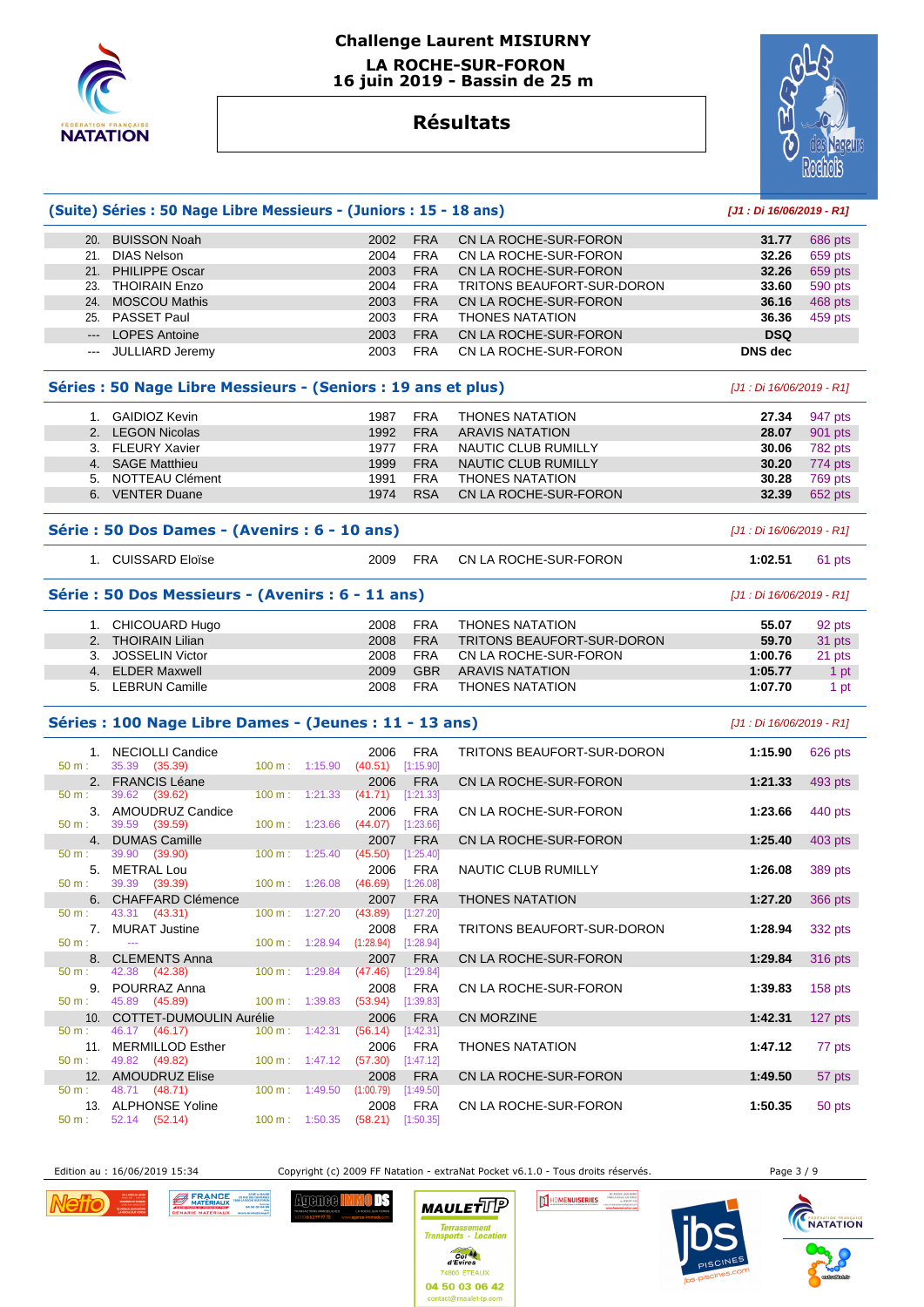

 LA ROCHE-SUR-FORON 16 juin 2019 - Bassin de 25 m

# **Résultats**



|               | (Suite) Séries : 100 Nage Libre Dames - (Jeunes : 11 - 13 ans) |                   |                          |                             |                         |                            | [J1 : Di 16/06/2019 - R1] |                |
|---------------|----------------------------------------------------------------|-------------------|--------------------------|-----------------------------|-------------------------|----------------------------|---------------------------|----------------|
|               | 14. BRASIER Lisa                                               |                   |                          | 2007                        | <b>FRA</b>              | CN LA ROCHE-SUR-FORON      | 1:51.58                   | 42 pts         |
| $50 m$ :      | 52.49<br>(52.49)                                               |                   | 100 m: 1:51.58           | (59.09)                     | [1:51.58]               |                            |                           |                |
|               | 15. MANGOT Cécile                                              |                   |                          | 2006                        | <b>FRA</b>              | CN LA ROCHE-SUR-FORON      | 1:53.64                   | 29 pts         |
| $50 m$ :      | 53.59<br>(53.59)                                               |                   | 100 m: 1:53.64           | (1:00.05)                   | [1:53.64]               |                            |                           |                |
|               | 16. CHAUVIGNY Lucie                                            |                   |                          | 2008                        | <b>FRA</b>              | <b>THONES NATATION</b>     | 1:59.28                   | 6 pts          |
| $50 m$ :      | 52.55 (52.55)<br>17. GUIGUES Clea                              | $100 m$ :         | 1:59.28                  | (1:06.73)<br>2008           | [1:59.28]               |                            | 2:09.19                   |                |
| $50 m$ :      | 58.08 (58.08)                                                  | $100 \text{ m}$ : | 2:09.19                  | (1:11.11)                   | <b>FRA</b><br>[2:09.19] | TRITONS BEAUFORT-SUR-DORON |                           | 1 pt           |
| ---           | <b>MOTTIER Lison</b>                                           |                   |                          | 2007                        | <b>FRA</b>              | <b>THONES NATATION</b>     | DNS dec                   |                |
|               | --- POUSSARD Heidi                                             |                   |                          | 2006                        | <b>FRA</b>              | TRITONS BEAUFORT-SUR-DORON | <b>DNS</b> dec            |                |
|               |                                                                |                   |                          |                             |                         |                            |                           |                |
|               | Séries : 100 Nage Libre Dames - (Juniors : 14 - 17 ans)        |                   |                          |                             |                         |                            | [J1 : Di 16/06/2019 - R1] |                |
|               | 1. PILLER Stéphanie                                            |                   |                          | 2003                        | FRA                     | CN LA ROCHE-SUR-FORON      | 1:04.70                   | 952 pts        |
| $50 m$ :      | 30.64 (30.64)                                                  | 100 m:            | 1:04.70                  | (34.06)                     | [1:04.70]               |                            |                           |                |
|               | 2. ARENS Cléo                                                  |                   |                          | 2003                        | <b>FRA</b>              | <b>CN MORZINE</b>          | 1:11.82                   | 737 pts        |
| 50 m:         | 33.57 (33.57)                                                  | 100 m:            | 1:11.82                  | (38.25)                     | [1:11.82]               |                            |                           |                |
| 50 m:         | 3. DILLIES Salomé<br>33.66<br>(33.66)                          |                   | 100 m: 1:12.98           | 2004<br>(39.32)             | <b>FRA</b><br>[1:12.98] | <b>CN MORZINE</b>          | 1:12.98                   | 705 pts        |
|               | 4. FAVRE Jacinthe                                              |                   |                          | 2002                        | <b>FRA</b>              | <b>THONES NATATION</b>     | 1:15.42                   | 639 pts        |
| 50 m:         | 35.54<br>(35.54)                                               | 100 m:            | 1:15.42                  | (39.88)                     | [1:15.42]               |                            |                           |                |
|               | 5. ALBERTINO Candice                                           |                   |                          | 2002                        | <b>FRA</b>              | <b>THONES NATATION</b>     | 1:20.25                   | <b>518 pts</b> |
| $50 m$ :      | 38.55 (38.55)                                                  |                   | 100 m: 1:20.25           | (41.70)                     | [1:20.25]               |                            |                           |                |
| 6.            | <b>CHAMIOT-CLERC Coline</b>                                    |                   |                          | 2003                        | <b>FRA</b>              | TRITONS BEAUFORT-SUR-DORON | 1:20.39                   | <b>515 pts</b> |
| 50 m:         | 37.82<br>(37.82)                                               | 100 m:            | 1:20.39                  | (42.57)                     | [1:20.39]               |                            |                           |                |
| $50 m$ :      | 7. TELLIEZ Eloise<br>38.41 (38.41)                             |                   | $100 m$ : 1:20.52        | 2004<br>(42.11)             | <b>FRA</b><br>[1:20.52] | <b>ARAVIS NATATION</b>     | 1:20.52                   | 512 pts        |
| 8.            | <b>VLACICH Juliette</b>                                        |                   |                          | 2002                        | <b>FRA</b>              | TRITONS BEAUFORT-SUR-DORON | 1:24.65                   | 419 pts        |
| $50 m$ :      | 40.31 (40.31)                                                  | 100 m:            | 1:24.65                  | (44.34)                     | $[1:24.65]$             |                            |                           |                |
| 9.            | ROLLAND Ophélie                                                |                   |                          | 2003                        | <b>FRA</b>              | NAUTIC CLUB RUMILLY        | 1:26.74                   | 376 pts        |
| 50 m:         | 40.49 (40.49)                                                  | 100 m:            | 1:26.74                  | (46.25)                     | [1:26.74]               |                            |                           |                |
| 10.           | <b>BARONE Camille</b>                                          |                   |                          | 2005                        | <b>FRA</b>              | <b>ARAVIS NATATION</b>     | 1:28.70                   | 337 pts        |
| $50 m$ :      | 43.33<br>(43.33)                                               | 100 m:            | 1:28.70                  | (45.37)                     | [1:28.70]               |                            |                           |                |
| 50 m:         | 11. ANGELLOZ-NICOUD Mathilde<br>44.06<br>(44.06)               |                   | 100 m: 1:32.62           | 2003<br>(48.56)             | <b>FRA</b><br>[1:32.62] | <b>THONES NATATION</b>     | 1:32.62                   | 266 pts        |
| 12.           | <b>GAUCHE Charlotte</b>                                        |                   |                          | 2003                        | <b>FRA</b>              | CN LA ROCHE-SUR-FORON      | 1:32.73                   | $264$ pts      |
| 50 m:         | 31.13<br>(31.13)                                               | 100 m:            | 1:32.73                  | (1:01.60)                   | [1:32.73]               |                            |                           |                |
|               | 13. DAL MOLIN Clara                                            |                   |                          | 2003                        | <b>FRA</b>              | CN LA ROCHE-SUR-FORON      | 1:34.70                   | 232 pts        |
| $50 m$ :      | 42.98 (42.98)                                                  |                   | 100 m: 1:34.70           | (51.72)                     | [1:34.70]               |                            |                           |                |
| 14.           | <b>PERRIER Amandine</b>                                        |                   |                          | 2005                        | <b>FRA</b>              | TRITONS BEAUFORT-SUR-DORON | 1:37.99                   | 183 pts        |
| $50 m$ :      | 45.93<br>(45.93)                                               | 100 m:            | 1:37.99                  | (52.06)                     | [1:37.99]               |                            |                           |                |
| 50 m:         | 15. LEGON Milena<br>45.55<br>(45.55)                           | 100 m:            | 1:38.38                  | 2003<br>(52.83)             | <b>FRA</b><br>[1:38.38] | <b>ARAVIS NATATION</b>     | 1:38.38                   | 177 pts        |
|               | 16. GAL Camille                                                |                   |                          | 2005                        | <b>FRA</b>              | NAUTIC CLUB RUMILLY        | 1:49.96                   | 53 pts         |
| 50 m:         | 51.16 (51.16)                                                  | $100 \text{ m}$ : | 1:49.96                  | (58.80)                     | [1:49.96]               |                            |                           |                |
| $\sim$ $\sim$ | <b>FORESTIER Iona</b>                                          |                   |                          | 2005                        | <b>FRA</b>              | EVIAN SPORTS NATATION      | <b>DNS</b> dec            |                |
|               | Séries : 100 Nage Libre Dames - (Seniors : 18 ans et plus)     |                   |                          |                             |                         |                            | [J1 : Di 16/06/2019 - R1] |                |
| 50 m:         | 1. CHAMIOT CLERC Elsa<br>32.55 (32.55)                         |                   | $100 \text{ m}: 1:07.85$ | 2001<br>$(35.30)$ [1:07.85] | <b>FRA</b>              | TRITONS BEAUFORT-SUR-DORON | 1:07.85                   | 853 pts        |

| $50 m$ : | CHAMIOT CLERC Elsa<br>(32.55)<br>32.55 | $100 \text{ m}$ : | 1:07.85 | <b>FRA</b><br>2001<br>[1:07.85]<br>(35.30) | TRITONS BEAUFORT-SUR-DORON | 1:07.85 | 853 pts |
|----------|----------------------------------------|-------------------|---------|--------------------------------------------|----------------------------|---------|---------|
|          | LEFEVRE Maylis                         |                   |         | <b>FRA</b><br>1999                         | <b>THONES NATATION</b>     | 1:14.48 | 664 pts |
| $50 m$ : | (34.49)<br>34.49                       | $100 \text{ m}$ : | 1:14.48 | [1:14.48]<br>(39.99)                       |                            |         |         |
|          | 3. CUISSE Alexane                      |                   |         | <b>FRA</b><br>1998                         | <b>THONES NATATION</b>     | 1:15.80 | 629 pts |
| 50 m:    | 35.93<br>(35.93)                       | $100 \text{ m}$ : | 1:15.80 | [1:15.80]<br>(39.87)                       |                            |         |         |
| 4.       | <b>ALLESINA Lucie</b>                  |                   |         | <b>FRA</b><br>2000                         | EVIAN SPORTS NATATION      | 1:16.77 | 604 pts |
| $50 m$ : | 36.43<br>(36.43)                       | 100 m:            | 1:16.77 | [1:16.77]<br>(40.34)                       |                            |         |         |
| $  -$    | <b>MOURIER Noémie</b>                  |                   |         | FRA<br>1997                                | <b>THONES NATATION</b>     | DNS dec |         |

Edition au : 16/06/2019 15:34 Copyright (c) 2009 FF Natation - extraNat Pocket v6.1.0 - Tous droits réservés. Page 4 / 9



**FRANCE BRANCE** Agenee <mark>HAR</mark>



 $0$  DS



IE MOULANNIS

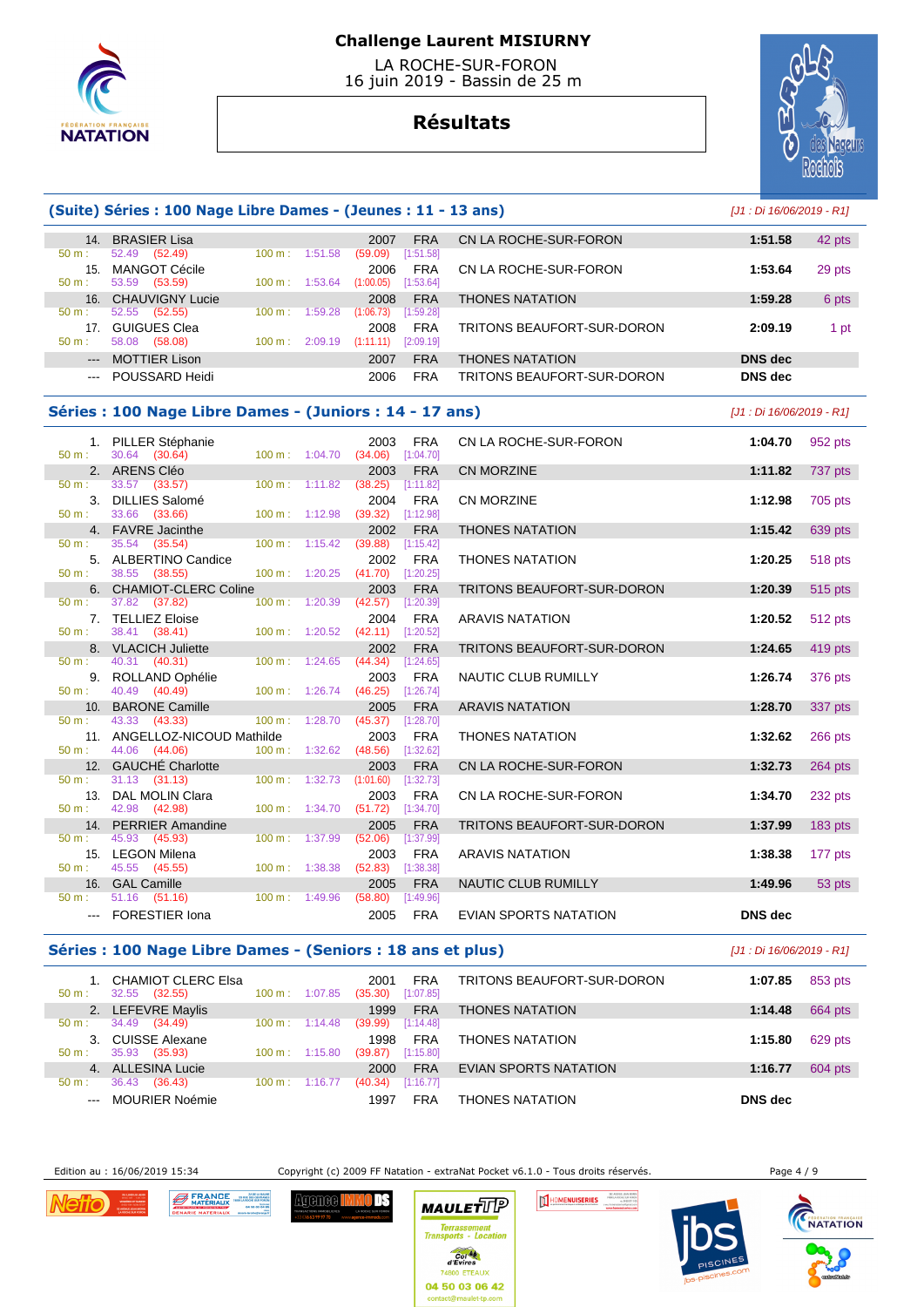

 LA ROCHE-SUR-FORON 16 juin 2019 - Bassin de 25 m

# **Résultats**

|          | Séries : 100 Nage Libre Messieurs - (Avenirs : 6 - 11 ans)  |                |                           |                                          |                         |                                   |                           | [J1 : Di 16/06/2019 - R1] |  |
|----------|-------------------------------------------------------------|----------------|---------------------------|------------------------------------------|-------------------------|-----------------------------------|---------------------------|---------------------------|--|
| 50 m:    | 1. MOLLIERE Evann<br>42.33 (42.33)                          |                |                           | 2008<br>100 m: 1:40.20 (57.87) [1:40.20] | <b>FRA</b>              | TRITONS BEAUFORT-SUR-DORON        | 1:40.20                   | $108$ pts                 |  |
|          | Séries : 100 Nage Libre Messieurs - (Jeunes : 12 - 14 ans)  |                |                           |                                          |                         |                                   | [J1 : Di 16/06/2019 - R1] |                           |  |
|          | 1. ESPANA JIMENEZ Vincent                                   |                |                           | 2005                                     | <b>FRA</b>              | CN LA ROCHE-SUR-FORON             | 1:15.66                   | 514 pts                   |  |
| $50 m$ : | 36.25 (36.25)                                               |                | $100 \text{ m}: 1:15.66$  | (39.41)                                  | [1:15.66]               |                                   |                           |                           |  |
|          | 2. CHANEL Cyril                                             | 100 m: 1:16.99 |                           | 2005                                     | <b>FRA</b>              | <b>NAUTIC CLUB RUMILLY</b>        | 1:16.99                   | 484 pts                   |  |
| $50 m$ : | 36.41 (36.41)                                               |                |                           | (40.58)<br>2005                          | [1:16.99]               | CN LA ROCHE-SUR-FORON             |                           |                           |  |
| $50 m$ : | 3. LE MOULNIER Theophile<br>36.56 (36.56)                   |                | $100 m$ : 1:17.47         | (40.91)                                  | <b>FRA</b><br>[1:17.47] |                                   | 1:17.47                   | 473 pts                   |  |
|          | 4. HUDRY Valentin                                           |                |                           | 2006                                     | <b>FRA</b>              | <b>ARAVIS NATATION</b>            | 1:20.78                   | 404 pts                   |  |
| $50 m$ : | $\sim$ $\sim$ $\sim$                                        |                | 100 m: 1:20.78            | (1:20.78)                                | [1:20.78]               |                                   |                           |                           |  |
|          | 5. DAL MOLIN Baptiste                                       |                |                           | 2005                                     | <b>FRA</b>              | CN LA ROCHE-SUR-FORON             | 1:26.15                   | 304 pts                   |  |
| $50 m$ : | 37.44 (37.44)                                               |                | 100 m: 1:26.15            | (48.71)                                  | [1:26.15]               |                                   |                           |                           |  |
|          | 6. CHAMIOT-CLERC Baptiste                                   |                |                           | 2006                                     | <b>FRA</b>              | <b>TRITONS BEAUFORT-SUR-DORON</b> | 1:29.65                   | 246 pts                   |  |
| $50 m$ : | 46.11 (46.11)                                               |                | 100 m: 1:29.65            | (43.54)                                  | [1:29.65]               |                                   |                           |                           |  |
|          | 7. PICHON Antonin                                           |                |                           | 2007                                     | <b>FRA</b>              | CN LA ROCHE-SUR-FORON             | 1:29.90                   | 242 pts                   |  |
| $50 m$ : | 40.56 (40.56)                                               |                | 100 m: 1:29.90            | (49.34)                                  | [1:29.90]               |                                   |                           |                           |  |
| $50 m$ : | 8. CHOMAT Leopold<br>42.60 (42.60)                          |                | 100 m: 1:31.37            | 2006<br>(48.77)                          | <b>FRA</b><br>[1:31.37] | CN LA ROCHE-SUR-FORON             | 1:31.37                   | 219 pts                   |  |
|          | 9. GUIGUES Noa                                              |                |                           | 2006                                     | <b>FRA</b>              | TRITONS BEAUFORT-SUR-DORON        | 1:31.83                   |                           |  |
| 50 m:    | 44.07 (44.07)                                               |                | 100 m: 1:31.83            | (47.76)                                  | [1:31.83]               |                                   |                           | 213 pts                   |  |
|          | 10. TISSOT Esteban                                          |                |                           | 2007                                     | <b>FRA</b>              | <b>THONES NATATION</b>            | 1:44.94                   | 65 pts                    |  |
| $50 m$ : | 47.56 (47.56)                                               |                | $100 \text{ m}$ : 1:44.94 | (57.38)                                  | [1:44.94]               |                                   |                           |                           |  |
|          | --- LAFOND Tom                                              |                |                           | 2006                                     | <b>FRA</b>              | NAUTIC CLUB RUMILLY               | <b>DNS</b> dec            |                           |  |
|          | --- SVEJENTSEV Romain                                       |                |                           | 2007                                     | <b>FRA</b>              | <b>THONES NATATION</b>            | <b>DNS</b> dec            |                           |  |
|          |                                                             |                |                           |                                          |                         |                                   |                           |                           |  |
|          | Séries : 100 Nage Libre Messieurs - (Juniors : 15 - 18 ans) |                |                           |                                          |                         |                                   | [J1 : Di 16/06/2019 - R1] |                           |  |
| $50 m$ : | 1. BARON Baptiste<br>$27.57$ $(27.57)$                      | 100 m:         |                           | 2003<br>59.02 (31.45)                    | <b>FRA</b><br>[59.02]   | <b>THONES NATATION</b>            | 59.02                     | 960 pts                   |  |

|       | 1.971101010<br>50 m: 27.57 (27.57) 100 m: 59.02 (31.45) [59.02]            |                                                |                     |            |                              |         | $\sim$ $\sim$ $\sim$ $\sim$ |
|-------|----------------------------------------------------------------------------|------------------------------------------------|---------------------|------------|------------------------------|---------|-----------------------------|
|       | 2. COTTET-DUMOULIN Mathis                                                  |                                                | 2001 FRA            |            | CN MORZINE                   | 59.05   | 959 pts                     |
|       | 50 m : 27.91 (27.91) 100 m : 59.05                                         |                                                | (31.14)             | [59.05]    |                              |         |                             |
|       |                                                                            |                                                |                     |            | TRITONS BEAUFORT-SUR-DORON   | 1:01.38 | 888 pts                     |
|       |                                                                            |                                                |                     |            |                              |         |                             |
|       | 4. BEYLARD OZEROFF Matthieu                                                |                                                | $2003$ FRA          |            | CN LA ROCHE-SUR-FORON        | 1:02.48 | 856 pts                     |
|       | 50 m : 29.17 (29.17) 100 m : 1:02.48 (33.31)                               |                                                |                     | [1:02.48]  |                              |         |                             |
|       | 5. MICHELON Adrien                                                         |                                                | 2001                | FRA        | EVIAN SPORTS NATATION        | 1:02.52 | 854 pts                     |
|       | 50 m : 30.43 (30.43) 100 m : 1:02.52 (32.09) [1:02.52]                     |                                                |                     |            |                              |         |                             |
|       | 6. BELLAHCENE Yanis                                                        |                                                | 2003                | <b>FRA</b> | CN LA ROCHE-SUR-FORON        | 1:07.17 | 724 pts                     |
|       | $50 \text{ m}: 31.49 (31.49)$                                              | $100 \text{ m}: 1:07.17$ $(35.68)$ $[1:07.17]$ |                     |            |                              |         |                             |
| 50 m: | 7. MONET VIDONNE Roland<br>31.64 (31.64) 100 m : 1:07.24 (35.60) [1:07.24] |                                                | 2003                | FRA        | CN LA ROCHE-SUR-FORON        | 1:07.24 | 722 pts                     |
|       |                                                                            |                                                | 2002                | <b>FRA</b> |                              | 1:08.03 |                             |
|       | 8. CHANEL Nathan<br>50 m : 32.26 (32.26) 100 m : 1:08.03 (35.77) [1:08.03] |                                                |                     |            | NAUTIC CLUB RUMILLY          |         | 701 pts                     |
|       | 8. MARULIER Etienne                                                        |                                                | 2003                | FRA        | <b>EVIAN SPORTS NATATION</b> | 1:08.03 | 701 pts                     |
|       | 50 m : 33.39 (33.39) 100 m : 1:08.03                                       |                                                | $(34.64)$ [1:08.03] |            |                              |         |                             |
|       | 10. MOREAU Edgar                                                           |                                                | 2002                | <b>FRA</b> | <b>THONES NATATION</b>       | 1:08.29 | 694 pts                     |
|       | $50 \text{ m}: 31.68 (31.68)$                                              | 100 m: 1:08.29 (36.61) [1:08.29]               |                     |            |                              |         |                             |
|       | 11. QUOEX Antoine                                                          |                                                | 2001                | FRA        | CN LA ROCHE-SUR-FORON        | 1:08.79 | 681 pts                     |
|       | $50 \text{ m}$ : $-$                                                       | 100 m: 1:08.79 (1:08.79) [1:08.79]             |                     |            |                              |         |                             |
|       | 12. BLANC-GARIN Louis                                                      |                                                | 2002                | <b>FRA</b> | <b>THONES NATATION</b>       | 1:09.06 | 674 pts                     |
|       | $50 \text{ m}: 31.69 (31.69)$                                              | 100 m: 1:09.06 (37.37) [1:09.06]               |                     |            |                              |         |                             |
|       | 13. REBIERE Enzo                                                           |                                                | 2002                | FRA        | TRITONS BEAUFORT-SUR-DORON   | 1:09.81 | 655 pts                     |
|       | 50 m : 32.66 (32.66) 100 m : 1:09.81 (37.15) [1:09.81]                     |                                                |                     |            |                              |         |                             |
|       | 14. MOREAU Adrien                                                          |                                                | 2002                | <b>FRA</b> | <b>THONES NATATION</b>       | 1:10.60 | 635 pts                     |
|       | $50 \text{ m}: 32.66 (32.66)$                                              | 100 m: 1:10.60 (37.94) [1:10.60]               |                     |            |                              |         |                             |
|       | 15. METRAL Robin                                                           |                                                | 2003 FRA            |            | NAUTIC CLUB RUMILLY          | 1:10.88 | 628 pts                     |
|       | 50 m : 32.23 (32.23) 100 m : 1:10.88 (38.65) [1:10.88]                     |                                                |                     |            |                              |         |                             |

Edition au : 16/06/2019 15:34 Copyright (c) 2009 FF Natation - extraNat Pocket v6.1.0 - Tous droits réservés. Page 5 / 9

**DS** 



FRANCE SANCHART Agenee <mark>HA</mark>N





**ICAGUS AWMAR** 

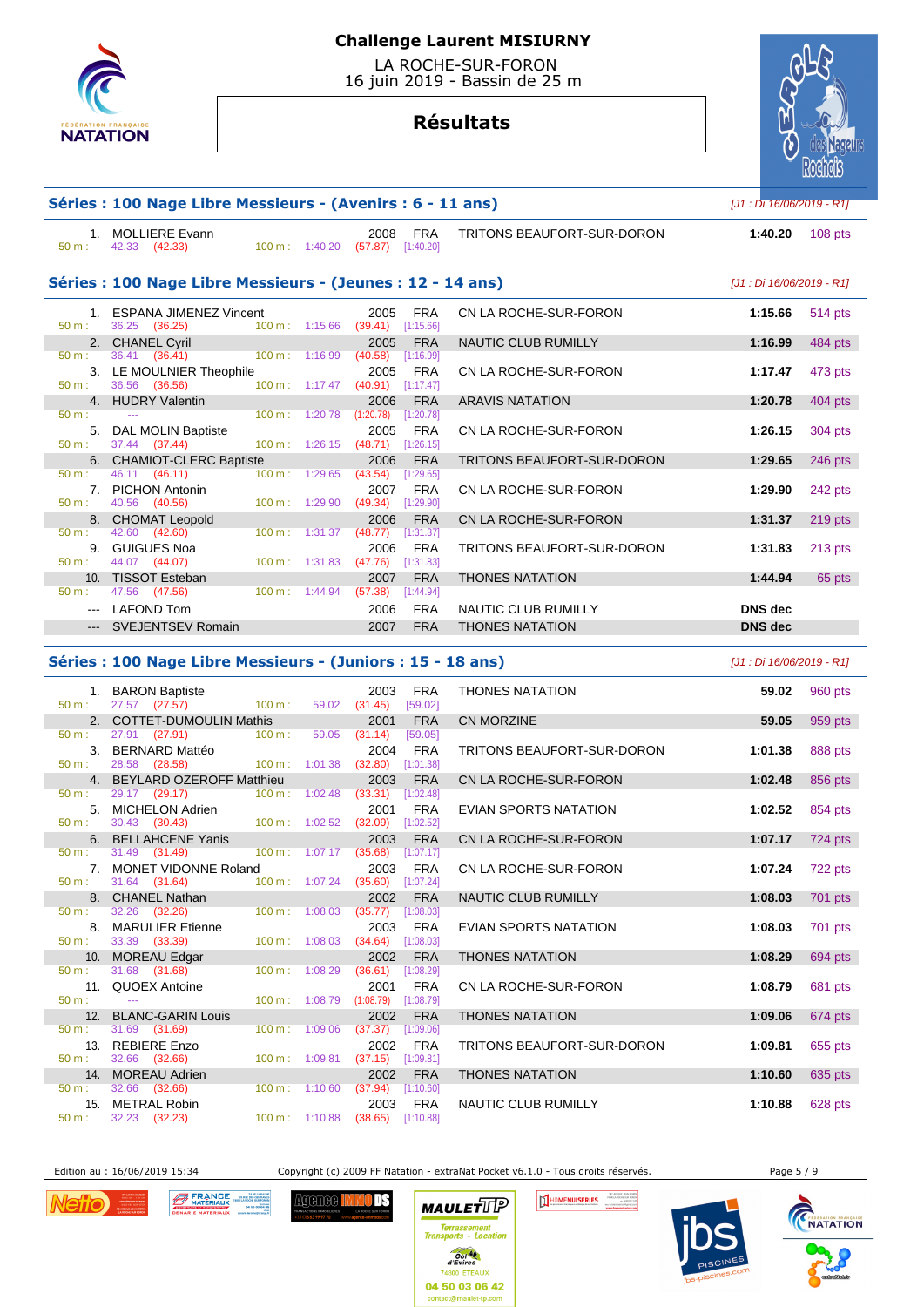

 LA ROCHE-SUR-FORON 16 juin 2019 - Bassin de 25 m

# **Résultats**



#### **(Suite) Séries : 100 Nage Libre Messieurs - (Juniors : 15 - 18 ans)** [J1 : Di 16/06/2019 - R1]

|                  | 16. VEY Louis          |                           | 2003<br><b>FRA</b>                         | NAUTIC CLUB RUMILLY    | 1:11.26<br>618 pts   |
|------------------|------------------------|---------------------------|--------------------------------------------|------------------------|----------------------|
| 50 m:            | 33.65 (33.65)          |                           | $100 \text{ m}: 1:11.26$ (37.61) [1:11.26] |                        |                      |
| 17 <sub>1</sub>  | <b>BUISSON Noah</b>    |                           | FRA<br>2002                                | CN LA ROCHE-SUR-FORON  | 613 pts<br>1:11.48   |
| 50 m:            | 33.93 (33.93)          |                           | 100 m: 1:11.48 (37.55) [1:11.48]           |                        |                      |
|                  | 18. CHRISTIN Axel      |                           | <b>FRA</b><br>2002                         | <b>THONES NATATION</b> | 602 pts<br>1:11.92   |
| 50 m:            | 33.59 (33.59)          | $100 \text{ m}: 1:11.92$  | $(38.33)$ [1:11.92]                        |                        |                      |
| 19 <sub>1</sub>  | <b>MOTTIER Antonin</b> |                           | FRA<br>2003                                | <b>THONES NATATION</b> | 1:12.15<br>596 pts   |
| 50 m:            | 33.43 (33.43)          |                           | $100 \text{ m}: 1:12.15$ (38.72) [1:12.15] |                        |                      |
|                  | 20. QUOEX Pierre       |                           | <b>FRA</b><br>2004                         | CN LA ROCHE-SUR-FORON  | 1:13.25<br>570 pts   |
| $50 \text{ m}$ : | 34.81 (34.81)          | $100 \text{ m}: 1:13.25$  | (38.44)<br>[1:13.25]                       |                        |                      |
|                  | 21. PHILIPPE Oscar     |                           | 2003<br>FRA                                | CN LA ROCHE-SUR-FORON  | 1:13.90<br>554 pts   |
| 50 m:            | 34.29 (34.29)          | $100 \text{ m}: 1:13.90$  | $(39.61)$ [1:13.90]                        |                        |                      |
|                  | 22. DIAS Nelson        |                           | <b>FRA</b><br>2004                         | CN LA ROCHE-SUR-FORON  | 1:15.64<br>514 pts   |
| $50 \text{ m}$ : | 36.35 (36.35)          | $100 \text{ m}$ : 1:15.64 | (39.29)<br>[1:15.64]                       |                        |                      |
|                  | 23. TORRISI Noa        |                           | 2004 FRA                                   | NAUTIC CLUB RUMILLY    | 1:26.99<br>289 pts   |
| $50 m$ :         | 40.14 (40.14)          | $100 \text{ m}$ : 1:26.99 | $(46.85)$ [1:26.99]                        |                        |                      |
|                  | 24. LOPES Antoine      |                           | <b>FRA</b><br>2003                         | CN LA ROCHE-SUR-FORON  | 1:27.80<br>275 pts   |
| 50 m:            | 41.29 (41.29)          | $100 \text{ m}: 1:27.80$  | $(46.51)$ [1:27.80]                        |                        |                      |
|                  | 25. PASSET Paul        |                           | FRA<br>2003                                | <b>THONES NATATION</b> | 1:28.78<br>$259$ pts |
| 50 m:            | 39.58 (39.58)          | 100 m: 1:28.78            | $(49.20)$ [1:28.78]                        |                        |                      |
|                  | 26. BONNAT Sam         |                           | <b>FRA</b><br>2003                         | NAUTIC CLUB RUMILLY    | 72 pts<br>1:44.08    |
| $50 m$ :         | 48.11 (48.11)          | $100 \text{ m}: 1:44.08$  | (55.97)<br>[1:44.08]                       |                        |                      |
|                  | --- JULLIARD Jeremy    |                           | 2003<br>FRA                                | CN LA ROCHE-SUR-FORON  | <b>DNS</b> dec       |
|                  |                        |                           |                                            |                        |                      |

#### **Séries : 100 Nage Libre Messieurs - (Seniors : 19 ans et plus)** [J1 : Di 16/06/2019 - R1]

50 m : 49.21 (49.21) 100 m : 1:41.48 (52.27) [1:41.48]

50 m : 1:13.92 (1:13.92) 100 m : 2:29.77 (1:15.85) [2:29.77]

| <b>GAIDIOZ Kevin</b><br>29.68<br>(29.68)<br>50 m: | 1:01.38<br>$100 \text{ m}$ : | FRA<br>1987<br>[1:01.38]<br>(31.70) | <b>THONES NATATION</b> | 1:01.38 | 888 pts |
|---------------------------------------------------|------------------------------|-------------------------------------|------------------------|---------|---------|
| <b>LEGON Nicolas</b>                              |                              | <b>FRA</b><br>1992                  | <b>ARAVIS NATATION</b> | 1:05.51 | 769 pts |
| 30.62<br>(30.62)<br>$50 m$ :                      | 1:05.51<br>$100 \text{ m}$ : | [1:05.51]<br>(34.89)                |                        |         |         |
| <b>SAGE Matthieu</b>                              |                              | <b>FRA</b><br>1999                  | NAUTIC CLUB RUMILLY    | 1:07.90 | 705 pts |
| 32.35<br>(32.35)<br>$50 m$ :                      | 1:07.90<br>$100 \text{ m}$ : | (35.55)<br>[1:07.90]                |                        |         |         |
| NOTTEAU Clément<br>$\overline{4}$                 |                              | <b>FRA</b><br>1991                  | <b>THONES NATATION</b> | 1:11.48 | 613 pts |
| 33.67<br>(33.67)<br>50 m:                         | $100 \text{ m}$ :<br>1:11.48 | [1:11.48]<br>(37.81)                |                        |         |         |

 $52.74$   $(52.74)$   $100 \text{ m}$ :

50.50 (50.50)

53.82 (53.82)

# **Séries : 100 Dos Dames - (Jeunes : 11 - 13 ans)** [J1 : Di 16/06/2019 - R1] 1. FRANCIS Léane 2006 FRA CN LA ROCHE-SUR-FORON **1:41.48** 378 pts 2. CHAFFARD Clémence 2007 FRA THONES NATATION **1:46.78** 300 pts<br>
50 m : 52.74 (52.74) 100 m : 1:46.78 (54.04) [1:46.78] 3. EASTLAKE Yasmin 2007 GBR ARAVIS NATATION **1:49.84** 259 pts 4. SIGISMEAU-THOME Zoé 2006 FRA NAUTIC CLUB RUMILLY **1:52.32** 228 pts 5. CUISSARD Maëlys 2007 FRA CN LA ROCHE-SUR-FORON **2:20.80** 14 pts 6. VILCOT Charlotte 2008 FRA CN LA ROCHE-SUR-FORON **2:29.77** 1 pt

#### **Séries : 100 Dos Dames - (Juniors : 14 - 17 ans)** [J1 : Di 16/06/2019 - R1]

| $50 m$ :         | ARENS Cléo<br>(39.37)<br>39.37 | $100 \text{ m}$ : | 1:23.08 | FRA<br>2003<br>(43.71)<br>[1:23.08] | CN MORZINE             | 1:23.08 | 719 pts |
|------------------|--------------------------------|-------------------|---------|-------------------------------------|------------------------|---------|---------|
|                  | <b>DILLIES Salomé</b>          |                   |         | <b>FRA</b><br>2004                  | CN MORZINE             | 1:24.61 | 687 pts |
| 50 m:            | 41.06<br>(41.06)               | $100 \text{ m}$ : | 1:24.61 | [1:24.61]<br>(43.55)                |                        |         |         |
|                  | 3. FLEURY Clara                |                   |         | <b>FRA</b><br>2002                  | NAUTIC CLUB RUMILLY    | 1:25.83 | 661 pts |
| $50 \text{ m}$ : | 41.14 (41.14)                  | $100 \text{ m}$ : | 1:25.83 | [1:25.83]<br>(44.69)                |                        |         |         |
|                  | 4. EASTLAKE Carly              |                   |         | <b>GBR</b><br>2005                  | <b>ARAVIS NATATION</b> | 1:28.55 | 606 pts |
| 50 m:            | 41.39<br>(41.39)               | 100 m:            | 1:28.55 | (47.16)<br>[1:28.55]                |                        |         |         |

2:20.80 (1:15.66) [2:20.80]

ΠS

Edition au : 16/06/2019 15:34 Copyright (c) 2009 FF Natation - extraNat Pocket v6.1.0 - Tous droits réservés. Page 6 / 9

HOMENUISERIES



FRANCE **SACCE AND THE VIOLENCE** Agenee l





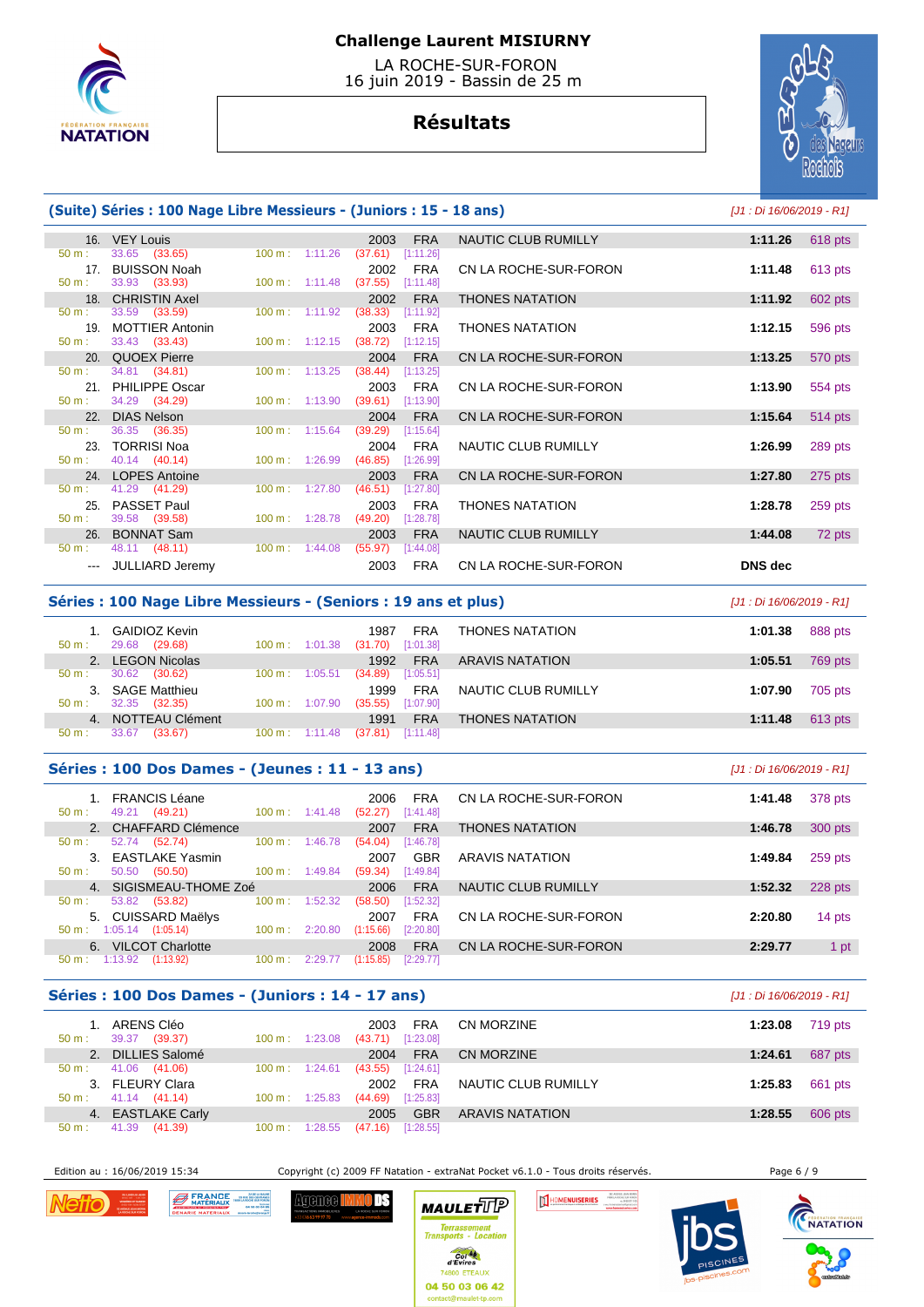

 LA ROCHE-SUR-FORON 16 juin 2019 - Bassin de 25 m

# **Résultats**



| (Suite) Séries : 100 Dos Dames - (Juniors : 14 - 17 ans)                                       | [J1 : Di 16/06/2019 - R1]                               |                              |                                     |                         |                                   |                           |                |
|------------------------------------------------------------------------------------------------|---------------------------------------------------------|------------------------------|-------------------------------------|-------------------------|-----------------------------------|---------------------------|----------------|
| 50 m:                                                                                          | 5. BUTTIN Coralie<br>49.28 (49.28)                      | $100 \text{ m}: 1:32.48$     | 2003<br>(43.20)                     | <b>FRA</b><br>[1:32.48] | NAUTIC CLUB RUMILLY               | 1:32.48                   | 531 pts        |
| 50 m:                                                                                          | 6. CORDEAU Lana<br>45.21 (45.21)                        | 100 m:<br>1:37.15            | 2004<br>(51.94)                     | <b>FRA</b><br>[1:37.15] | <b>NAUTIC CLUB RUMILLY</b>        | 1:37.15                   | 449 pts        |
|                                                                                                | 7. FAVRE-REGUILLON Loolyvahn<br>50 m: 1:00.15 (1:00.15) | 100 m:                       | 2005<br>2:09.72 (1:09.57) [2:09.72] | <b>FRA</b>              | <b>THONES NATATION</b>            | 2:09.72                   | 66 pts         |
| $---$                                                                                          | <b>BLANC DEROO Sarahlouise</b>                          |                              | 2005                                | <b>FRA</b>              | TRITONS BEAUFORT-SUR-DORON        | <b>DSQ</b>                |                |
|                                                                                                | --- FORESTIER Iona                                      |                              | 2005                                | <b>FRA</b>              | EVIAN SPORTS NATATION             | <b>DNS</b> dec            |                |
|                                                                                                |                                                         |                              |                                     |                         |                                   |                           |                |
|                                                                                                | Séries : 100 Dos Dames - (Seniors : 18 ans et plus)     |                              |                                     |                         |                                   | [J1 : Di 16/06/2019 - R1] |                |
| $50 m$ :                                                                                       | 1. STENT-TORRIANI Anastassia<br>37.73 (37.73)           | 100 m: 1:17.40               | 1999<br>$(39.67)$ [1:17.40]         | <b>FRA</b>              | <b>THONES NATATION</b>            | 1:17.40                   | 846 pts        |
|                                                                                                | 2. CHAMIOT CLERC Elsa                                   |                              | 2001                                | <b>FRA</b>              | <b>TRITONS BEAUFORT-SUR-DORON</b> | 1:24.69                   | 685 pts        |
| $50 m$ :                                                                                       | 41.19<br>(41.19)                                        | $100 \text{ m}$ : 1:24.69    | (43.50)                             | [1:24.69]               |                                   |                           |                |
| $50 m$ :                                                                                       | 3. ALLESINA Lucie                                       |                              | 2000                                | <b>FRA</b>              | EVIAN SPORTS NATATION             | 1:26.30                   | 652 pts        |
| 4 <sup>1</sup>                                                                                 | 41.82 (41.82)<br><b>CUISSE Alexane</b>                  | 100 m: 1:26.30               | (44.48)<br>1998                     | [1:26.30]<br><b>FRA</b> | <b>THONES NATATION</b>            | 1:34.60                   | 493 pts        |
| 50 m:                                                                                          |                                                         | $100 \text{ m}: 1:34.60$     | (1:34.60)                           | [1:34.60]               |                                   |                           |                |
|                                                                                                | 5. SAVA Angelina                                        |                              | 1997                                | <b>FRA</b>              | CN LA ROCHE-SUR-FORON             | 1:59.17                   | 153 pts        |
| $50 m$ :                                                                                       | 53.31 (53.31)                                           | 100 m: 1:59.17               | (1:05.86)                           | [1:59.17]               |                                   |                           |                |
|                                                                                                | Séries: 100 Dos Messieurs - (Jeunes: 12 - 14 ans)       |                              |                                     |                         |                                   | [J1 : Di 16/06/2019 - R1] |                |
| 50 m:                                                                                          | 1. MAISTRE Joseph<br>48.23 (48.23)                      | 100 m: 1:37.71               | 2005<br>(49.48)                     | <b>FRA</b><br>[1:37.71] | <b>ARAVIS NATATION</b>            | 1:37.71                   | 302 pts        |
|                                                                                                | 2. MATHALY Sam                                          |                              | 2005                                | <b>FRA</b>              | TRITONS BEAUFORT-SUR-DORON        | 1:42.92                   | $231$ pts      |
| 50 m:                                                                                          | 50.04<br>(50.04)                                        | 100 m:<br>1:42.92            | (52.88)                             | [1:42.92]               |                                   |                           |                |
| 3.                                                                                             | MOYNE PICARD Jules                                      |                              | 2006                                | <b>FRA</b>              | CN LA ROCHE-SUR-FORON             | 1:43.82                   | 219 pts        |
| 50 m:                                                                                          | 50.45 (50.45)                                           | $100 m$ : 1:43.82            | (53.37)                             | [1:43.82]               |                                   |                           |                |
|                                                                                                | --- ZANOTTA Flavio                                      |                              | 2006                                | <b>FRA</b>              | NAUTIC CLUB RUMILLY               | <b>DNS</b> dec            |                |
|                                                                                                | Séries : 100 Dos Messieurs - (Juniors : 15 - 18 ans)    |                              |                                     |                         |                                   | [J1 : Di 16/06/2019 - R1] |                |
| $50 m$ :                                                                                       | 1. BARON Baptiste<br>31.99 (31.99)                      | 1:07.18<br>$100 \text{ m}$ : | 2003<br>(35.19)                     | <b>FRA</b><br>[1:07.18] | <b>THONES NATATION</b>            | 1:07.18                   | 914 pts        |
| 2.                                                                                             | <b>BARTHOD Matteo</b>                                   |                              | 2002                                | <b>FRA</b>              | CN LA ROCHE-SUR-FORON             | 1:12.95                   | 773 pts        |
| $50 m$ :                                                                                       | 34.50 (34.50)                                           | 1:12.95<br>100 m:            | (38.45)                             | [1:12.95]               |                                   |                           |                |
|                                                                                                | 3. LEBRUN Paul                                          |                              | 2001                                | <b>FRA</b>              | CN LA ROCHE-SUR-FORON             | 1:14.22                   | 743 pts        |
| 50 m:                                                                                          | 35.10 (35.10)                                           | $100 \text{ m}: 1:14.22$     | (39.12)                             | [1:14.22]               |                                   |                           |                |
| 50 m:                                                                                          | 4. METRAL Robin<br>37.43 (37.43)                        | 100 m: 1:17.95               | 2003<br>(40.52)                     | <b>FRA</b><br>[1:17.95] | NAUTIC CLUB RUMILLY               | 1:17.95                   | 660 pts        |
|                                                                                                | 5. PERRISSIN FABERT Marceau                             |                              | 2002                                | <b>FRA</b>              | <b>ARAVIS NATATION</b>            | 1:22.58                   | <b>564 pts</b> |
| 50 m:                                                                                          | 38.26 (38.26)                                           | 100 m: 1:22.58               | $(44.32)$ [1:22.58]                 |                         |                                   |                           |                |
|                                                                                                | 6. THOIRAIN Enzo                                        |                              | 2004                                | <b>FRA</b>              | TRITONS BEAUFORT-SUR-DORON        | 1:37.96                   | 298 pts        |
| 50 m:                                                                                          | 47.89<br>(47.89)                                        | 100 m:<br>1:37.96            | (50.07)                             | [1:37.96]               |                                   |                           |                |
|                                                                                                | 7. TORRISI Noa                                          |                              | 2004                                | <b>FRA</b>              | NAUTIC CLUB RUMILLY               | 1:42.94                   | 230 pts        |
| $50 m$ :                                                                                       | 49.24 (49.24)                                           | $100 m$ : 1:42.94            | (53.70)                             | $[1:42.94]$             |                                   |                           |                |
| $\frac{1}{2} \left( \frac{1}{2} \right) \left( \frac{1}{2} \right) \left( \frac{1}{2} \right)$ | <b>BELLAHCENE Yanis</b>                                 |                              | 2003                                | <b>FRA</b>              | CN LA ROCHE-SUR-FORON             | <b>DSQ</b>                |                |
| $\sim$ $\sim$ $\sim$                                                                           | <b>BONNAT Sam</b>                                       |                              | 2003                                | <b>FRA</b>              | NAUTIC CLUB RUMILLY               | <b>DSQ</b>                |                |

Edition au : 16/06/2019 15:34 Copyright (c) 2009 FF Natation - extraNat Pocket v6.1.0 - Tous droits réservés. Page 7 / 9









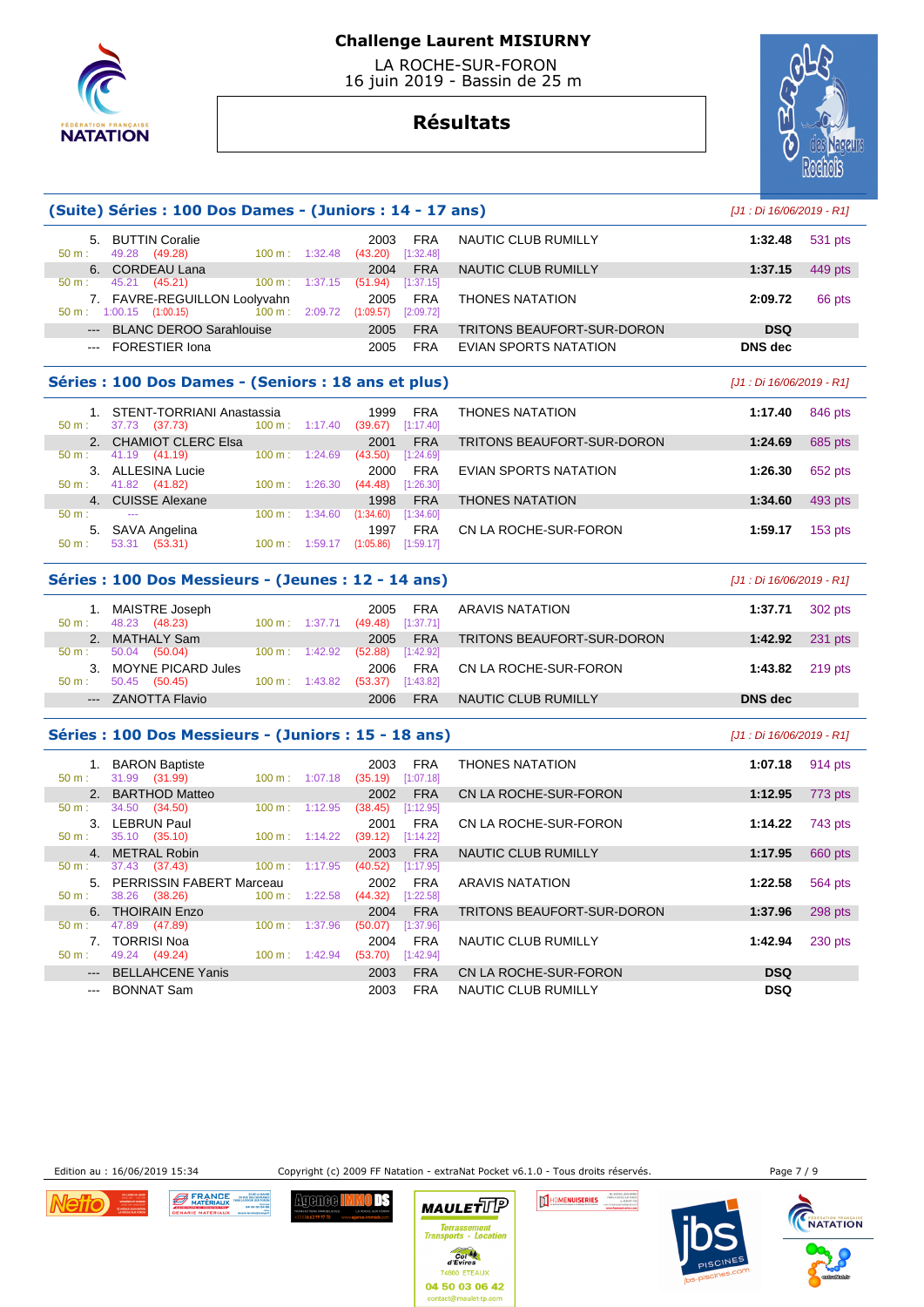

 LA ROCHE-SUR-FORON 16 juin 2019 - Bassin de 25 m

# **Résultats**



|                                                                                                                                                                                                              |                                                                                                     |  |                                                                                                                                                                                                                                                                                                                                                                                              |                        |                                                                                                                       | [J1 : Di 16/06/2019 - R1] |  |
|--------------------------------------------------------------------------------------------------------------------------------------------------------------------------------------------------------------|-----------------------------------------------------------------------------------------------------|--|----------------------------------------------------------------------------------------------------------------------------------------------------------------------------------------------------------------------------------------------------------------------------------------------------------------------------------------------------------------------------------------------|------------------------|-----------------------------------------------------------------------------------------------------------------------|---------------------------|--|
| <b>MOYNE PICARD Jules</b><br><b>DUMAS Camille</b><br>DAL MOLIN Baptiste<br><b>FRANCIS Léane</b><br>LE MOULNIER Theophile<br>AMOUDRUZ Candice<br><b>ESPANA JIMENEZ Vincent</b>                                |                                                                                                     |  | <b>FRA</b><br><b>FRA</b><br><b>FRA</b><br><b>FRA</b><br><b>FRA</b><br><b>FRA</b><br><b>FRA</b>                                                                                                                                                                                                                                                                                               | CN LA ROCHE-SUR-FORON  | 5:04.05                                                                                                               | 595 pts                   |  |
| <b>PICHON Antonin</b><br><b>ALPHONSE Yoline</b><br><b>JOSSELIN Victor</b><br>POURRAZ Anna<br><b>LAVERRIERE Théo</b><br><b>MANGOT Cécile</b><br><b>CHOMAT Leopold</b>                                         |                                                                                                     |  | <b>FRA</b><br><b>FRA</b><br><b>FRA</b><br><b>FRA</b><br><b>FRA</b><br><b>FRA</b><br><b>FRA</b><br><b>FRA</b>                                                                                                                                                                                                                                                                                 | CN LA ROCHE-SUR-FORON  | 5:56.59                                                                                                               | 348 pts                   |  |
| <b>BRUGERE Florian</b><br><b>GAL Camille</b><br><b>BENAYAD Nadyr</b><br><b>ZANOTTA Flavio</b><br>SIGISMEAU-THOME Zoé<br><b>LAFOND Tom</b><br><b>METRAL Lou</b>                                               |                                                                                                     |  | <b>FRA</b><br><b>FRA</b><br><b>FRA</b><br><b>FRA</b><br><b>FRA</b><br><b>FRA</b><br><b>FRA</b><br><b>FRA</b>                                                                                                                                                                                                                                                                                 | NAUTIC CLUB RUMILLY    | 6:11.96                                                                                                               | 289 pts                   |  |
| <b>CHAFFARD Clémence</b><br><b>CHICOUARD Hugo</b><br><b>CHAUVIGNY Lucie</b><br><b>LEBRUN Camille</b><br><b>MOTTIER Lison</b><br><b>TISSOT Esteban</b><br><b>MERMILLOD Esther</b><br><b>SVEJENTSEV Romain</b> |                                                                                                     |  | <b>FRA</b><br><b>FRA</b><br><b>FRA</b><br><b>FRA</b><br><b>FRA</b><br><b>FRA</b><br><b>FRA</b><br><b>FRA</b>                                                                                                                                                                                                                                                                                 | <b>THONES NATATION</b> | <b>DNS</b> dec                                                                                                        |                           |  |
|                                                                                                                                                                                                              |                                                                                                     |  |                                                                                                                                                                                                                                                                                                                                                                                              |                        |                                                                                                                       | [J1 : Di 16/06/2019 - R1] |  |
| <b>BELLAHCENE Yanis</b><br><b>CONSTANT Charlotte</b><br><b>LEBRUN Paul</b><br>DAL MOLIN Clara<br><b>BARTHOD Matteo</b><br>PILLER Stéphanie<br>BEYLARD OZEROFF Matthieu                                       |                                                                                                     |  | <b>FRA</b><br><b>FRA</b><br><b>FRA</b><br><b>FRA</b><br><b>FRA</b><br><b>FRA</b><br>FRA<br><b>FRA</b>                                                                                                                                                                                                                                                                                        | CN LA ROCHE-SUR-FORON  | DSQ 1                                                                                                                 |                           |  |
| Séries : 8x50 Nage Libre Mixtes - (Seniors : 19 ans et plus)                                                                                                                                                 |                                                                                                     |  |                                                                                                                                                                                                                                                                                                                                                                                              |                        |                                                                                                                       |                           |  |
| <b>CUISSE Alexane</b><br><b>MOREAU Edgar</b><br><b>LEFEVRE Maylis</b><br><b>MOREAU Adrien</b><br><b>FAVRE</b> Jacinthe<br><b>BLANC-GARIN Louis</b><br>STENT-TORRIANI Anastassia                              | 27.18<br>34.59<br>30.34<br>33.37<br>29.53<br>33.75<br>28.47<br>30.06                                |  | <b>FRA</b><br><b>FRA</b><br><b>FRA</b><br><b>FRA</b><br><b>FRA</b><br><b>FRA</b><br><b>FRA</b><br><b>FRA</b>                                                                                                                                                                                                                                                                                 | <b>THONES NATATION</b> | 4:07.29                                                                                                               | 934 pts                   |  |
|                                                                                                                                                                                                              | 1. GARNIER Elisa<br>2. CLEMENTS Anna<br>3. CHANEL Cyril<br>--- GAUCHÉ Charlotte<br>1. GAIDIOZ Kevin |  | 2007<br>2006<br>2007<br>2005<br>2006<br>2005<br>2006<br>2005<br>2007<br>2007<br>2008<br>2008<br>2008<br>2007<br>2006<br>2006<br>2005<br>2008<br>2005<br>2008<br>2006<br>2006<br>2006<br>2006<br>2007<br>2008<br>2008<br>2008<br>2007<br>2007<br>2006<br>2007<br>2003<br>2003<br>2004<br>2001<br>2003<br>2002<br>2003<br>2003<br>1987<br>1998<br>2002<br>1999<br>2002<br>2002<br>2002<br>1999 | <b>FRA</b>             | Séries : 8x50 Nage Libre Mixtes - (Jeunes : 12 - 14 ans)<br>Séries : 8x50 Nage Libre Mixtes - (Juniors : 15 - 18 ans) | [J1 : Di 16/06/2019 - R1] |  |

Edition au : 16/06/2019 15:34 Copyright (c) 2009 FF Natation - extraNat Pocket v6.1.0 - Tous droits réservés. Page 8 / 9

IE MOULANNIS

HOMENUISERIES

WATATION



**DS**